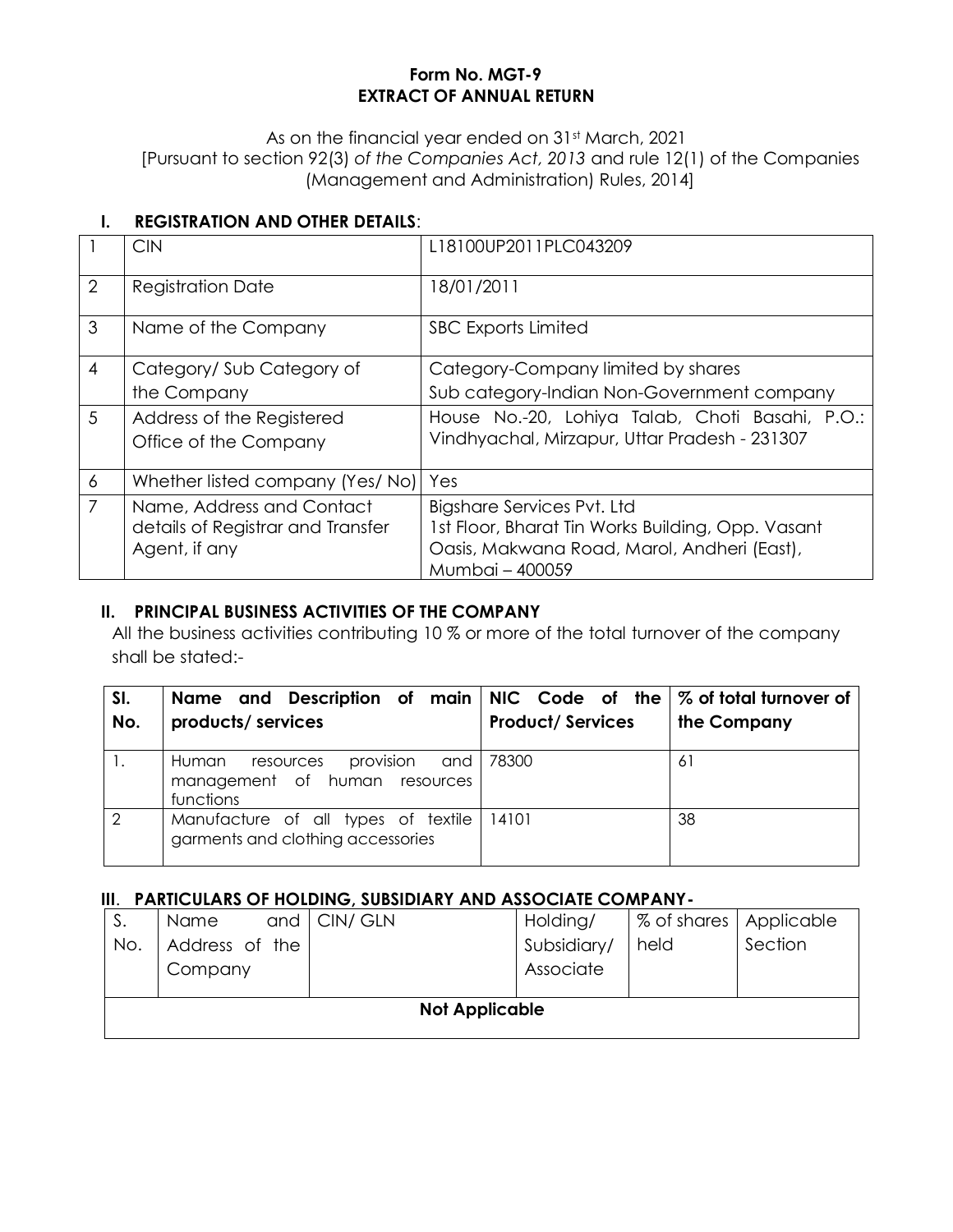# **IV. SHAREHOLDING PATTERN (Equity Share Capital Breakup as percentage of Total Equity)**

# **i) Category-wise Share Holding**

| Category<br>of<br><b>Shareholders</b>                             | the year                 |                          |                          | No. of Shares held at the beginning of |                          |                          |                          | No. of Shares held at the end of the year | $\%$<br>Chan                |
|-------------------------------------------------------------------|--------------------------|--------------------------|--------------------------|----------------------------------------|--------------------------|--------------------------|--------------------------|-------------------------------------------|-----------------------------|
|                                                                   | Demat                    | Physical                 | Total                    | % of Total<br><b>Shares</b>            | Demat                    | Physical                 | Total                    | % of Total<br><b>Shares</b>               | ge<br>during<br>the<br>year |
| A. Promoter                                                       |                          |                          |                          |                                        |                          |                          |                          |                                           |                             |
| 1. Indian                                                         |                          |                          |                          |                                        |                          |                          |                          |                                           |                             |
| a. Individual/HUF                                                 | 5655000                  | $\blacksquare$           | 5655000                  | 53.44                                  | 3130000                  | $\blacksquare$           | 3130000                  | 29.58                                     | $-23.86$                    |
| b. Central Govt.                                                  | $\overline{a}$           | $\blacksquare$           | $\blacksquare$           | $\blacksquare$                         | $\overline{\phantom{a}}$ | $\overline{\phantom{a}}$ | $\equiv$                 | $\overline{\phantom{a}}$                  |                             |
| c. State Govt.                                                    | $\overline{\phantom{a}}$ | $\overline{\phantom{a}}$ | $\sim$                   | $\overline{\phantom{a}}$               | $\overline{a}$           | $\overline{\phantom{a}}$ | $\overline{a}$           | $\frac{1}{2}$                             |                             |
| d. Bodies Corp.                                                   | $\overline{\phantom{a}}$ | $\qquad \qquad -$        | $\blacksquare$           | $\blacksquare$                         | 1144000                  | $\blacksquare$           | 1144000                  | 10.81                                     | $\overline{\phantom{a}}$    |
| e. Bank/FI                                                        | $\overline{\phantom{a}}$ | $\overline{\phantom{a}}$ | $\overline{\phantom{a}}$ | $\overline{\phantom{a}}$               | $\overline{\phantom{a}}$ | $\overline{\phantom{a}}$ | $\overline{\phantom{a}}$ | $\overline{\phantom{a}}$                  |                             |
| f. Any Other (Dirctors<br>and relatives)                          | 1436500                  | $\blacksquare$           | 1436500                  | 13.57                                  | 2967500                  | $\sim$                   | 2967500                  | 28.04                                     | $+25.28$                    |
| Sub-Total (A) (1)                                                 | 7091500                  | $\blacksquare$           | 7091500                  | 67.01                                  | 7241500                  | $\blacksquare$           | 7241500                  | 68.43                                     | $+1.42$                     |
| 2. Foreign                                                        |                          |                          |                          |                                        |                          |                          |                          |                                           |                             |
| a. NRI-Individuals                                                | $\overline{\phantom{a}}$ | $\bar{\phantom{a}}$      | $\overline{\phantom{a}}$ | $\overline{\phantom{a}}$               | $\overline{\phantom{a}}$ | $\overline{\phantom{a}}$ | $\overline{\phantom{a}}$ | $\overline{\phantom{a}}$                  | $\overline{\phantom{a}}$    |
| b. Other-Individuals                                              | $\overline{\phantom{a}}$ | $\overline{a}$           |                          | $\overline{a}$                         | $\overline{a}$           |                          | $\overline{a}$           |                                           |                             |
| Bodies Corp.<br>C.                                                | $\overline{\phantom{a}}$ | $\overline{\phantom{a}}$ | $\overline{\phantom{a}}$ | $\overline{\phantom{a}}$               | $\overline{\phantom{a}}$ | $\overline{\phantom{a}}$ | $\overline{\phantom{a}}$ | $\overline{\phantom{a}}$                  | $\sim$                      |
| d. Banks/FI                                                       | $\overline{\phantom{a}}$ | $\overline{\phantom{a}}$ | $\overline{\phantom{a}}$ | $\overline{\phantom{a}}$               | $\overline{\phantom{a}}$ | $\overline{\phantom{a}}$ | $\overline{\phantom{a}}$ | $\overline{\phantom{a}}$                  |                             |
| e. Any Other                                                      | $\overline{\phantom{a}}$ | $\overline{\phantom{a}}$ | $\equiv$                 | $\overline{\phantom{a}}$               | $\overline{\phantom{0}}$ | $\equiv$                 | $\equiv$                 | $\overline{\phantom{a}}$                  | $\overline{\phantom{a}}$    |
| Sub-Total (A)(2)                                                  | $\mathbb{L}$             | $\blacksquare$           | $\blacksquare$           | $\overline{\phantom{a}}$               | $\overline{\phantom{a}}$ | $\blacksquare$           | $\equiv$                 | $\overline{\phantom{a}}$                  | $\overline{\phantom{a}}$    |
| <b>Total Shareholding of</b><br>Promoter (A)= (A)<br>$(1)+(A)(2)$ | 7091500                  | $\blacksquare$           | 7091500                  | 67.01                                  | 7241500                  | $\blacksquare$           | 7241500                  | 68.43                                     | $+1.42$                     |
| <b>Public Shareholding</b>                                        |                          |                          |                          |                                        |                          |                          |                          |                                           |                             |
| 1. Institutions                                                   |                          |                          |                          |                                        |                          |                          |                          |                                           |                             |
| a. Mutual Funds                                                   | $\blacksquare$           | $\blacksquare$           | $\blacksquare$           | $\blacksquare$                         | $\overline{\phantom{a}}$ | $\overline{\phantom{a}}$ | $\blacksquare$           | $\overline{\phantom{a}}$                  |                             |
| b. Bank/FI                                                        | $\overline{\phantom{a}}$ | $\overline{\phantom{a}}$ | $\overline{\phantom{a}}$ | $\overline{\phantom{a}}$               | $\overline{\phantom{a}}$ | $\overline{\phantom{a}}$ | $\overline{\phantom{a}}$ | $\overline{\phantom{a}}$                  |                             |
| c. Cent. Govt.                                                    | $\overline{\phantom{a}}$ | $\overline{\phantom{a}}$ | $\overline{\phantom{a}}$ | $\overline{\phantom{a}}$               | $\overline{\phantom{a}}$ | $\overline{\phantom{a}}$ | $\overline{\phantom{a}}$ | $\overline{a}$                            |                             |
| d. State Govt.                                                    | $\overline{\phantom{0}}$ | $\overline{\phantom{a}}$ | $\overline{\phantom{a}}$ | $\overline{\phantom{a}}$               | $\overline{\phantom{a}}$ | $\blacksquare$           | $\qquad \qquad -$        | $\overline{\phantom{a}}$                  | $\overline{\phantom{a}}$    |
| e. Venture Capital                                                | $\overline{\phantom{a}}$ | $\overline{\phantom{a}}$ | $\overline{\phantom{a}}$ | $\overline{\phantom{a}}$               | $\overline{\phantom{a}}$ | $\overline{\phantom{a}}$ | $\overline{\phantom{a}}$ | $\overline{\phantom{a}}$                  | $\overline{\phantom{a}}$    |
| Insurance Co.<br>f.                                               | $\overline{\phantom{0}}$ | $\overline{\phantom{a}}$ | $\blacksquare$           | $\overline{\phantom{a}}$               | $\overline{\phantom{a}}$ | $\overline{\phantom{a}}$ | $\overline{\phantom{a}}$ | $\overline{\phantom{a}}$                  | $\overline{\phantom{a}}$    |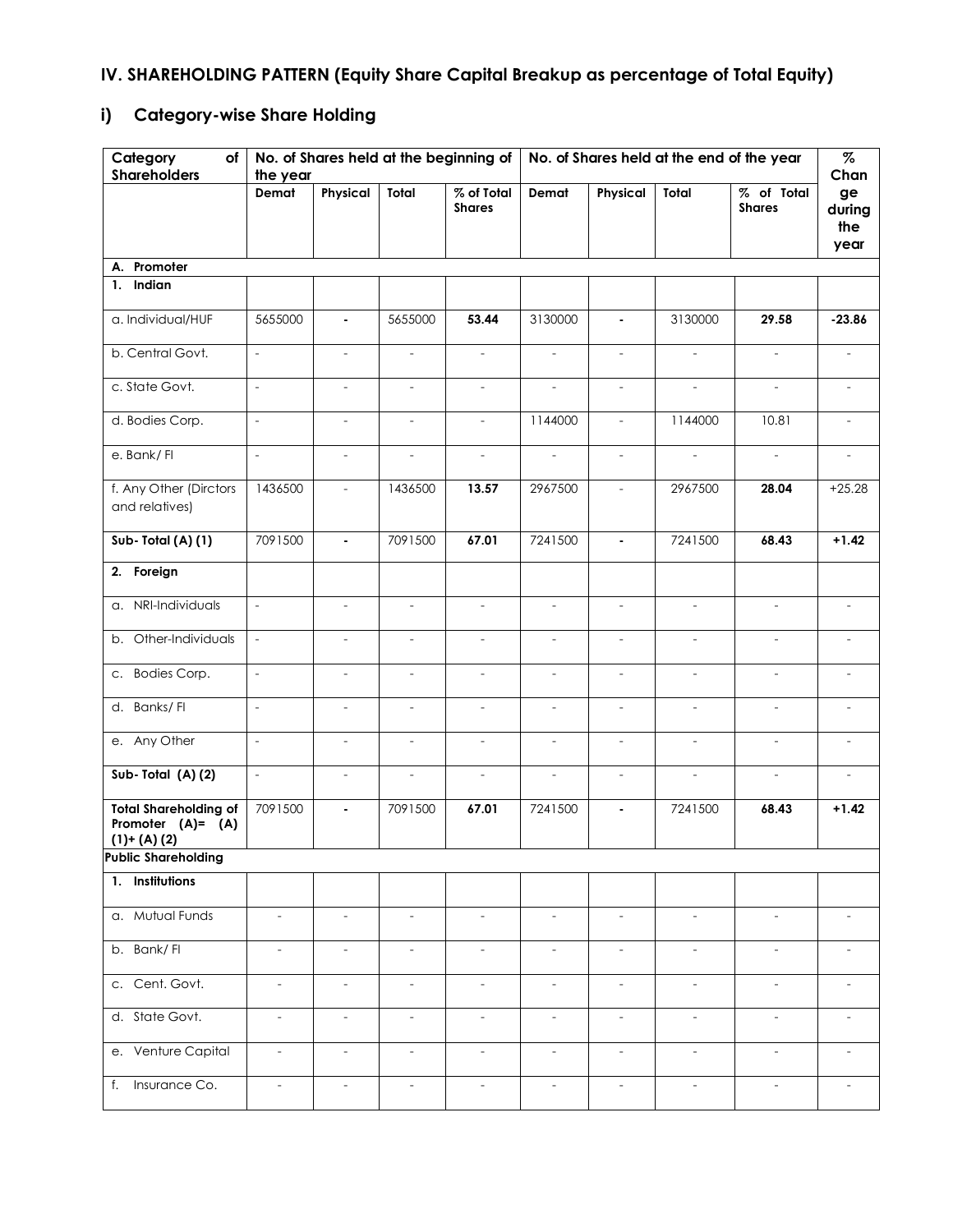| g. Flls                                                                                      | $\overline{a}$           | $\sim$                   | $\overline{\phantom{a}}$ | $\overline{a}$           | $\overline{\phantom{a}}$ |                |          | $\overline{\phantom{a}}$ |         |
|----------------------------------------------------------------------------------------------|--------------------------|--------------------------|--------------------------|--------------------------|--------------------------|----------------|----------|--------------------------|---------|
| h. Foreign Venture<br>Capital Fund                                                           | $\overline{a}$           | $\overline{\phantom{a}}$ | $\overline{a}$           | $\overline{a}$           | $\frac{1}{2}$            |                |          | $\frac{1}{2}$            |         |
| Others (specify)<br>i.                                                                       | $\overline{\phantom{a}}$ | $\blacksquare$           | $\equiv$                 | $\overline{\phantom{0}}$ | $\overline{\phantom{0}}$ | $\equiv$       | $\equiv$ | $\overline{\phantom{a}}$ |         |
| Sub-Total (B) (1)                                                                            |                          | $\overline{a}$           | $\overline{a}$           | $\overline{a}$           | $\overline{a}$           |                |          | $\overline{\phantom{a}}$ |         |
| Non-Institutions                                                                             |                          |                          |                          |                          |                          |                |          |                          |         |
| a. Body Corp.                                                                                | 1038000                  | $\overline{a}$           | 1038000                  | 9.81                     | 1038000                  |                | 1038000  | 9.81                     |         |
| b. Individual                                                                                |                          |                          |                          |                          |                          |                |          |                          |         |
| i.Individual<br>shareholders holding<br>nominal share<br>capital upto Rs. 1<br>Lakh          | 10500                    | $\overline{a}$           | 10500                    | 0.10                     | 233500                   | $\overline{a}$ | 233500   | 2.21                     | $-2.11$ |
| ii.Individual<br>shareholders holding<br>nominal share<br>capital in excess of<br>Rs. 1 Lakh | 2040000                  | $\overline{\phantom{a}}$ | 2040000                  | 19.28                    | 1721000                  |                | 1721000  | 16.26                    | $-3.02$ |
| Sub-Total (B) (2)                                                                            | 2050500                  | $\mathbf{r}$             | 2050500                  | 19.38                    | 1954500                  | $\blacksquare$ | 1954500  | 18.47                    | $-0.91$ |
| <b>Total Shareholding of</b><br>Public (B)= $(B)(1)+$<br>(B)(2)                              | 3088500                  | $\mathbf{r}$             | 3088500                  | 29.19                    | 2992500                  |                | 2992500  | 28.28                    | $+3.59$ |
| C. Others<br>1.<br>(HUF)<br><b>NRI</b><br>2.<br>3.<br>Clearing<br><b>Members</b>             | 402000                   | $\mathbf{r}$             | 402000                   | 3.80                     | 348000                   |                | 348000   | 3.29                     | $-0.51$ |
| D. Shares held by<br><b>Custodians for GDRs</b><br>& ADRs                                    | $\overline{a}$           | $\overline{a}$           | $\overline{a}$           | $\overline{\phantom{a}}$ |                          |                |          |                          |         |
| <b>Grand Total</b><br>$(A+B+C+D)$                                                            | 1058200<br>0             | $\mathbf{r}$             | 1058200<br>0             | 100                      | 1058200<br>0             | $\blacksquare$ | 10582000 | 100                      | 0.00    |

# **ii) Shareholding of Promoters**

| SI.<br>No.     | <b>Share</b><br>holder's<br><b>Name</b> | year                       | Shareholding at the beginning of the            |                                                                |                            | Shareholding at the end of the year           |                                                                |                                                       |  |
|----------------|-----------------------------------------|----------------------------|-------------------------------------------------|----------------------------------------------------------------|----------------------------|-----------------------------------------------|----------------------------------------------------------------|-------------------------------------------------------|--|
|                |                                         | οf<br>No.<br><b>Shares</b> | $\%$<br>total<br>оf<br>Shares of the<br>Company | % of Shares<br>Pledged/<br>encumbered<br>total<br>to<br>shares | No.<br>οf<br><b>Shares</b> | % of total<br>Shares of<br>the<br>Compan<br>У | % of Shares<br>Pledged/<br>encumbered<br>total<br>to<br>shares | % change<br>in<br>shareholdi<br>ng during<br>the year |  |
| 1.             | Deepika<br>Gupta                        | 3130000                    | 29.58                                           |                                                                | 3130000                    | 29.58                                         |                                                                | No.<br>Change                                         |  |
| $\overline{2}$ | Govindji<br>Gupta                       | 404000                     | 3.81                                            |                                                                | 2965000                    | 28.01                                         |                                                                | $+24.2$                                               |  |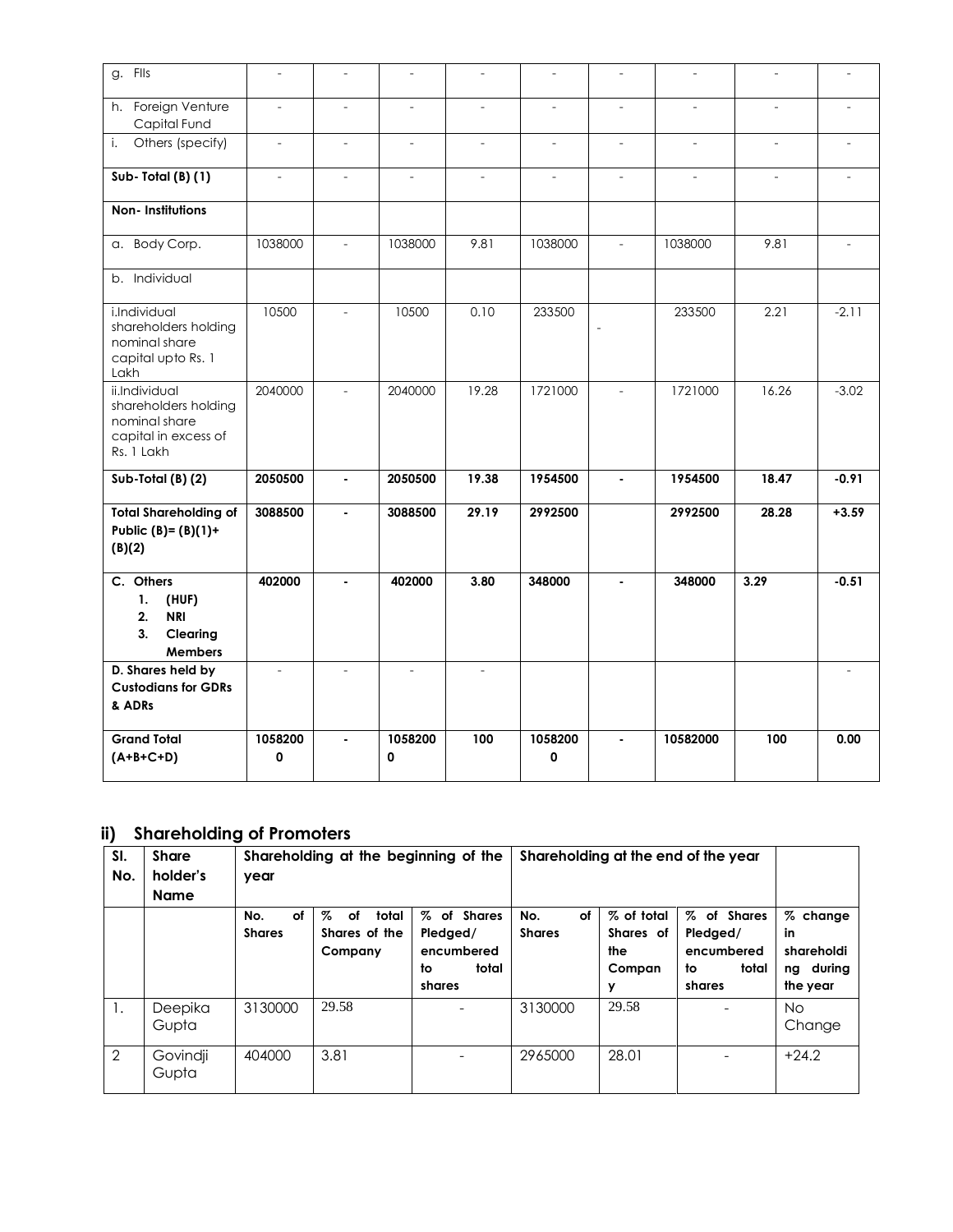| 3  | К.<br>D.<br>Gupta                | 2525000 | 23.86 |                          |         |       |                          | $-23.86$      |
|----|----------------------------------|---------|-------|--------------------------|---------|-------|--------------------------|---------------|
|    |                                  |         |       |                          |         |       |                          |               |
| -4 | SBC.<br>Finmart<br>Limited       | 1030000 | 9.73  | $\overline{\phantom{0}}$ | 1144000 | 10.81 | $\overline{\phantom{0}}$ | 1.08          |
| 5  | Sudheshw<br>Kumar<br>ar<br>Gupta | 2500    | 0.02  |                          | 2500    | 0.02  |                          | No.<br>Change |
|    | <b>TOTAL</b>                     | 7091500 | 67.00 | -                        | 7241500 | 68.08 | $\overline{\phantom{0}}$ |               |

#### **iii) Change in Promoters' Shareholding (please specify, if there is no change)**

| <b>SI</b><br>No. | <b>Particulars</b> |                     | Shareholding at the beginning of the year | Cumulative Shareholding during the year                       |  |  |  |  |  |  |
|------------------|--------------------|---------------------|-------------------------------------------|---------------------------------------------------------------|--|--|--|--|--|--|
|                  |                    | No.<br>of<br>shares | of total shares of the<br>%<br>company    | of total shares of the<br>No.<br>z<br>οf<br>shares<br>company |  |  |  |  |  |  |
|                  | Stated above       |                     |                                           |                                                               |  |  |  |  |  |  |

#### **iv) Shareholding pattern of top ten Shareholders (other than Directors, Promoters and Holders of GDRs and ADRs)**

| SI             | <b>Name</b>                                      | Shareholding          | at<br>the                                       | Cumulative      | Shareholding                                    |
|----------------|--------------------------------------------------|-----------------------|-------------------------------------------------|-----------------|-------------------------------------------------|
| No.            | For Each of the Top 10 Shareholders              | beginning of the year |                                                 | during the year |                                                 |
|                |                                                  | No. of Shares         | total<br>$\%$<br>οf<br>shares of the<br>company | No. of shares   | $\%$<br>total<br>of<br>shares of the<br>company |
|                | Masatya Technologies Private Limited             | 342000                | 3.23                                            | 342000          | 3.23                                            |
| $\overline{2}$ | Lakshmishree Capital Services<br>Private Limited | 66000                 | 0.62                                            | 300000          | 2.83                                            |
| 3              | Amit Kumar Agrawal                               | 505500                | 4.78                                            | 280500          | 2.65                                            |
| $\overline{4}$ | Sam Realtown Private Limited                     | 270000                | 2.55                                            | 270000          | 2.55                                            |
| 5              | Sweta Agrawal                                    | 194500                | 1.83                                            | 245500          | 2.32                                            |
| 6              | Ramashree Commodities Private Limited            | 234000                | 2.21                                            | 234000          | 2.21                                            |
| $\overline{7}$ | Neeraj Kumar & Sons Huf                          | 228000                | 2.15                                            | 228000          | 2.15                                            |
| 8              | Sandeep Srivastava                               | 24000                 | 0.22                                            | 132000          | 1.24                                            |
| 9              | Neeraj Garg                                      | 144000                | 1.37                                            | 144000          | 1.37                                            |
| 10             | Ritu Garments Private Limited                    | 96000                 | 0.91                                            | 96000           | 0.91                                            |
|                | Total                                            | 2104000               | 19.87                                           | 2272000         | 21.46                                           |

# **V) Shareholding of Directors and Key Managerial Personnel**

| l SI<br>No. | For | Each<br>Directors and KMP |  | of Shareholding at the beginning of Shareholding at the end of the<br>l the vear | vear |  |  |  |  |
|-------------|-----|---------------------------|--|----------------------------------------------------------------------------------|------|--|--|--|--|
|-------------|-----|---------------------------|--|----------------------------------------------------------------------------------|------|--|--|--|--|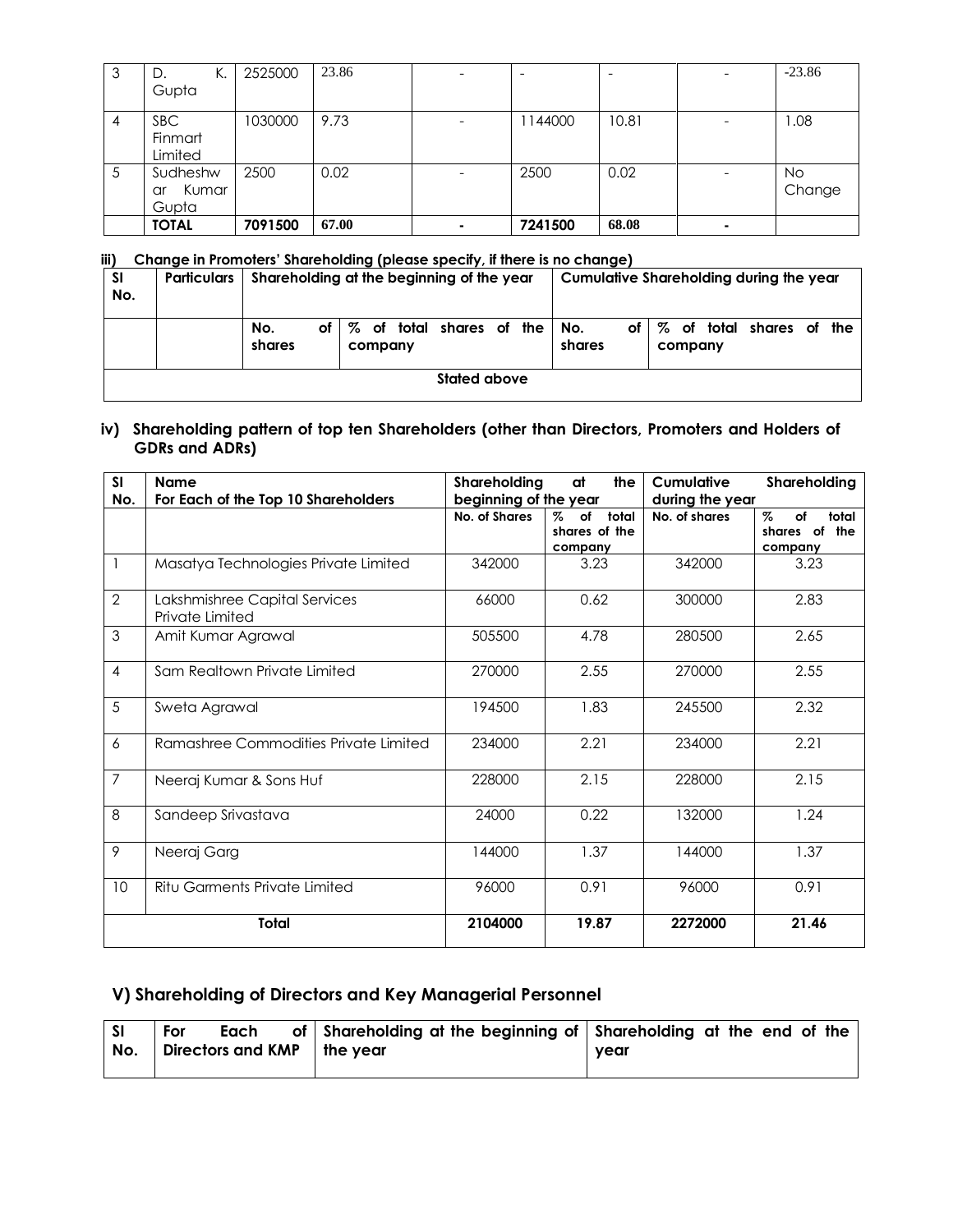|    |                | No.<br>оf<br><b>Shares</b> | % of total shares of<br>the company | No.<br>οf<br>shares | % of total shares of<br>the company |
|----|----------------|----------------------------|-------------------------------------|---------------------|-------------------------------------|
| ι. | Deepika Gupta  | 3130000                    | 29.58                               | 3130000             | 29.58                               |
| 2. | Govindii Gupta | 404000                     | 3.81                                | 2965000             | 28.01                               |
| 3. | D. K. Gupta    | 2525000                    | 23.86                               | O                   | $\theta$                            |
|    | <b>TOTAL</b>   | 6059000                    | 57.25                               | 6059000             | 57.59                               |

## **VI) INDEBTNESS-**

**Indebtness of the Company including interest outstanding/ accrued but not due for payment**

|                                                      | <b>Secured Loans</b><br>excluding deposits | Unsecured<br>Loans | <b>Deposits</b> | Total<br><b>Indebtness</b> |
|------------------------------------------------------|--------------------------------------------|--------------------|-----------------|----------------------------|
| Indebtness at the beginning of<br>the financial year |                                            |                    |                 |                            |
| Principal Amount<br>i)                               | 2,61,59,184.00                             | 4,28,74,039.00     |                 | 6,90,33,223.00             |
| Interest due but not paid<br>ii)                     |                                            |                    |                 |                            |
| iii)<br>Interest accrued but not<br>due              |                                            |                    |                 |                            |
| Total (i+ii+iii)                                     | 2,61,59,184.00                             | 4,28,74,039.00     | ٠               | 6,90,33,223.00             |
| Change in Indebtness during<br>the financial year    |                                            |                    |                 |                            |
| + Addition                                           | 15,97,27,669.48                            | 5,46,07,044.68     |                 | 21,43,34,714.16            |
| Reduction                                            | 13, 35, 21, 739. 48                        | 5,85,03,666.68     |                 | 19,20,25,406.16            |
| Net Change                                           | 2.62.05.930.00                             | (38,96,622.00)     |                 | 2,23,09,308.00             |
| Indebtness at the end of the<br>financial year       |                                            |                    |                 |                            |
| Principal Amount<br>i)                               | 5,23,65,114.00                             | 3,89,77,417.00     |                 | 9,13,42,531.00             |
| ii)<br>Interest due but not paid                     |                                            |                    |                 |                            |
| iii)<br>Interest accrued but not<br>due              |                                            |                    |                 |                            |
| Total (i+ii+iii)                                     | 5,23,65,114.00                             | 3,89,77,417.00     |                 | 9,13,42,531.00             |

### **VI) REMUNERATION OF DIRECTORS AND KEY MANAGERIAL PERSONNEL**

a. Remuneration to Managing Director, Whole- time Directors and/ or Manager :

| <b>SI</b><br>No. | <b>Particulars of Remuneration</b> | Name of MD/WTD/Manager |            |            | Total<br>Amount<br>(in Lacs) |
|------------------|------------------------------------|------------------------|------------|------------|------------------------------|
|                  |                                    | <b>MD</b>              | <b>WTD</b> | <b>MGR</b> |                              |
|                  | <b>Gross Salary</b>                |                        |            |            |                              |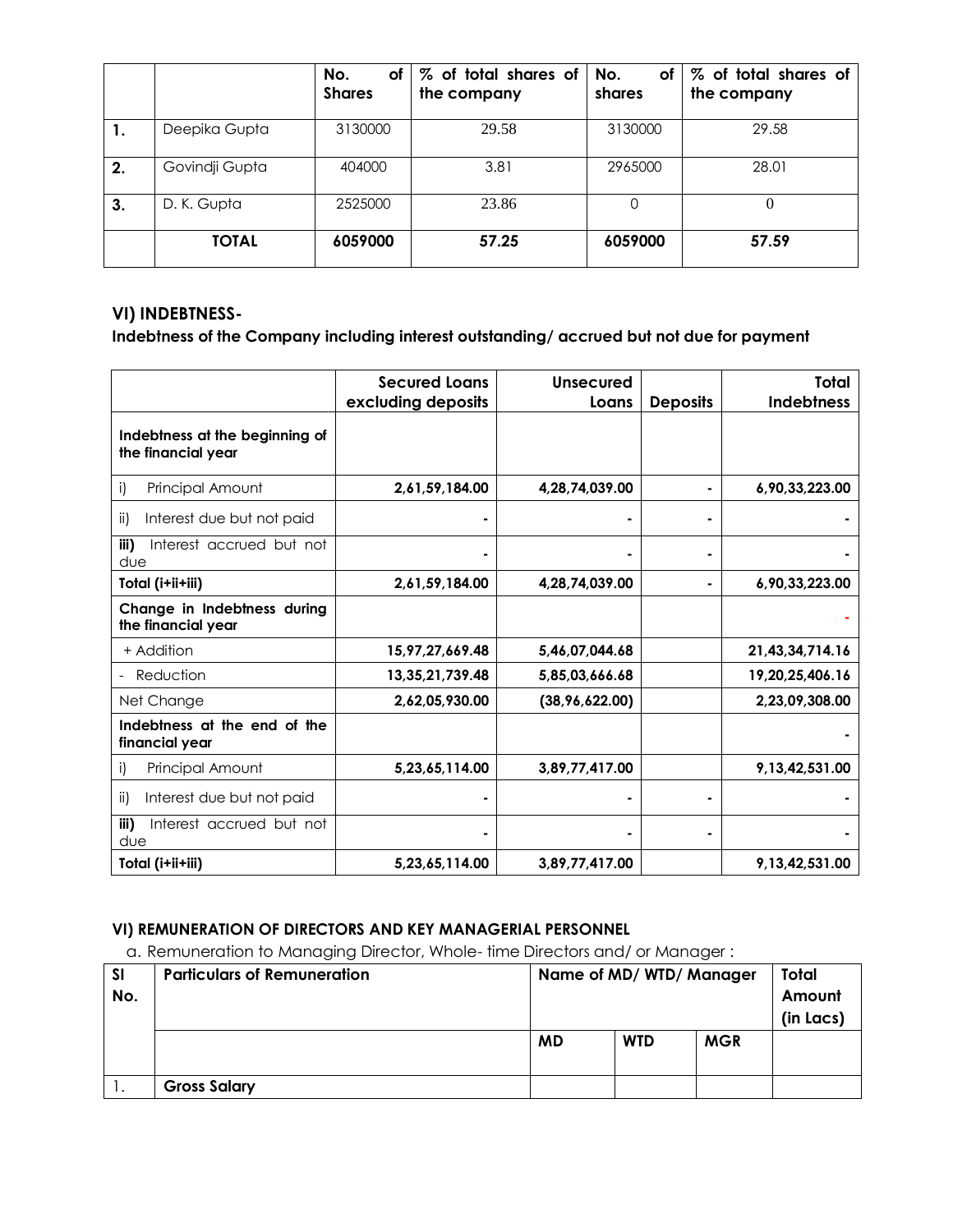|    | a) Salary as per provisions containined in   5.34<br>section $17(1)$                     |      | 9.46                     |                              | 14.80 |
|----|------------------------------------------------------------------------------------------|------|--------------------------|------------------------------|-------|
|    | b) Value of perquisites $u/s$ 17 (2) Income<br>$\overline{\phantom{a}}$<br>Tax Act, 1961 |      |                          |                              |       |
|    | c) Profits in lieu of salary under Section $17$ -<br>(3) Income Tax Act, 1961            |      |                          |                              |       |
| 2. | <b>Stock Option</b>                                                                      |      |                          |                              |       |
| 3. | <b>Sweat Equity</b>                                                                      |      |                          |                              |       |
| 4. | <b>Commission</b> % of Profit Other, specify                                             |      |                          |                              |       |
| 5. | Others, please specify                                                                   |      | $\overline{\phantom{a}}$ | $\qquad \qquad \blacksquare$ |       |
|    | Total (A)                                                                                |      |                          |                              |       |
|    | Ceiling as per the Act                                                                   | 5.34 | 9.46                     |                              | 14.80 |

#### B. Remuneration to other Directors :

| SI             | <b>Particulars of Remuneration</b>               | <b>Name of Directors</b> |                          |                | <b>Total</b>             |
|----------------|--------------------------------------------------|--------------------------|--------------------------|----------------|--------------------------|
| No.            |                                                  |                          |                          |                | Amount                   |
|                | <b>Independent Directors</b>                     | $\blacksquare$           | ÷                        | $\sim$         | $\blacksquare$           |
|                | a) Fee for attending board/ Committee            |                          |                          |                | ÷                        |
|                | meetings                                         |                          |                          |                |                          |
|                | Commissions<br>b)                                | $\overline{\phantom{0}}$ |                          | $\overline{a}$ | $\sim$                   |
|                | Other, please specify<br>$\mathsf{C}$            |                          |                          |                |                          |
|                | Total (a+b+c)                                    |                          | $\blacksquare$           |                | $\blacksquare$           |
| $\overline{2}$ | <b>Other Non- Executive Directors</b>            |                          |                          |                | $\blacksquare$           |
|                |                                                  |                          |                          |                |                          |
|                | Fee for attending board/ Committee<br>$\alpha$ ) |                          |                          | $\equiv$       | $\blacksquare$           |
|                | meetings                                         |                          |                          |                |                          |
|                | Commissions<br>b)                                |                          | ۰                        | $\sim$         | $\blacksquare$           |
|                | Other, please specify (salary)<br>C)             | ÷                        |                          |                | Ē,                       |
|                | Total (a+b+c)                                    |                          | $\overline{a}$           |                | $\overline{\phantom{0}}$ |
| 3              | <b>Executive Directors</b>                       |                          |                          |                |                          |
|                | Fee for attending board/ Committee<br>a)         |                          |                          |                |                          |
|                | meetings                                         |                          |                          |                |                          |
|                | Commissions<br>b)                                | $\overline{\phantom{0}}$ | $\overline{\phantom{0}}$ |                | $\blacksquare$           |
|                | Other, please specify<br>C)                      | $\overline{\phantom{0}}$ | -                        | $\blacksquare$ | $\blacksquare$           |
|                | Total (a+b+c)                                    | $\overline{\phantom{0}}$ |                          |                | $\overline{\phantom{0}}$ |
|                | Total $(1+2+3)$                                  |                          |                          |                |                          |
|                | <b>Total Managerial Remuneration</b>             | $\equiv$                 | ۰                        | $\sim$         | $\overline{\phantom{a}}$ |
|                | Ceiling as per the Act                           |                          |                          |                |                          |

# C. **Remuneration to Key Managerial Personnel other than MD/ Manager/ WTD** :

| -SI<br>No. | <b>Particulars of Remeneration</b>      | <b>Key Managerial Personnel</b> |           |            |        |
|------------|-----------------------------------------|---------------------------------|-----------|------------|--------|
|            | <b>Gross Salary</b>                     | <b>CEO</b>                      | <b>CS</b> | <b>CFO</b> | Total  |
|            | provisions<br>Salary<br>as<br>per<br>αI | $\overline{\phantom{a}}$        | 666500    | 104639     | 771139 |
|            | containined in section 17 (1)           |                                 |           |            |        |